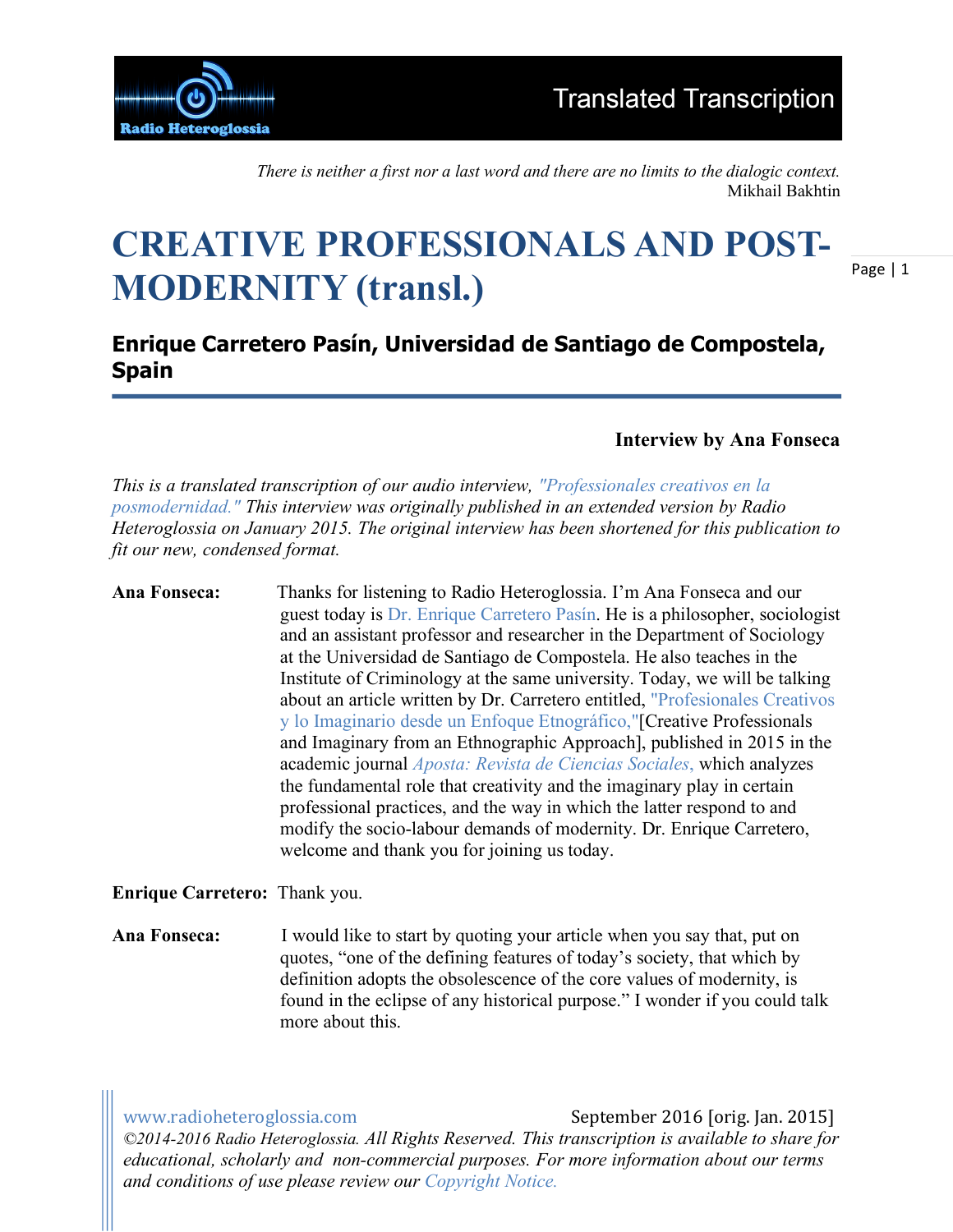

**Enrique Carretero:** It's not my idea but actually an idea that has been present in intellectual circles I would say since the 90s, since discussions about the term of post modernity in the cultural sense took place. The idea being that, again since the 90s, something new was emerging and that certain practices and ideas no longer had the value that they had before. In other words, the perception was that a paradigm shift was occurring, that a cultural discontinuity was emerging. And one of the fundamental features that described this new cultural paradigm by different authors associated with what is called "post-modernity", was that the idea of the future among the collective started to crumble. In other words, -the idea that history had a purpose to fulfill, that all collectivities were oriented towards a determined historical direction, that there was a historical vector in charge of directing people towards the future and therefore the present was no longer the present, or not only the present but, since modernity, as a present acting as a vector of the future. Since the 90s, this idea seemed to start to weaken not only among intellectual circles, but also among the collective. As a result, some authors associated with what is known as post-modernity understand that the crisis of the idea of the present directed towards the future provoked a discontinuity in the idea of the present without being a vector of the future. In other words, the present is lived with intensity, but that present is not directed towards the future. In that new perception of the present, some understand a new cultural paradigm emerged in the years mentioned earlier.

**Ana Fonseca:** To what extent this current focus on the present more than on the future can also be the result of a social reality that seems to exist in diverse parts of the world, namely, in the context of our conversation today about creative professionals, that there is not enough employment opportunities for the majority of new professionals graduating from universities and colleges. To what extent do you think this can also be attributed to that other socio-economic and historical dynamic?

**Enrique Carretero:** I think economic factors are very important. But I also understand that the economy doesn't explain everything. There are also other elements that I think play a role that is, if I may, just as important. These are cultural factors. Meaning by culture a system of beliefs, of values, a way to understand life, a determined way to position oneself in life, and that escapes, or that can have some relation with the economy, but is not determined by the economy. So the idea that I find insightful is that one of the things that have been promoted by post-modernity is that the futurization of history- that we were talking earlier, this idea that the

www.radioheteroglossia.com September 2016 [orig. Jan. 2015] *©2014-2016 Radio Heteroglossia. All Rights Reserved. This transcription is available to share for educational, scholarly and non-commercial purposes. For more information about our terms and conditions of use please review our Copyright Notice.*

Page | 2